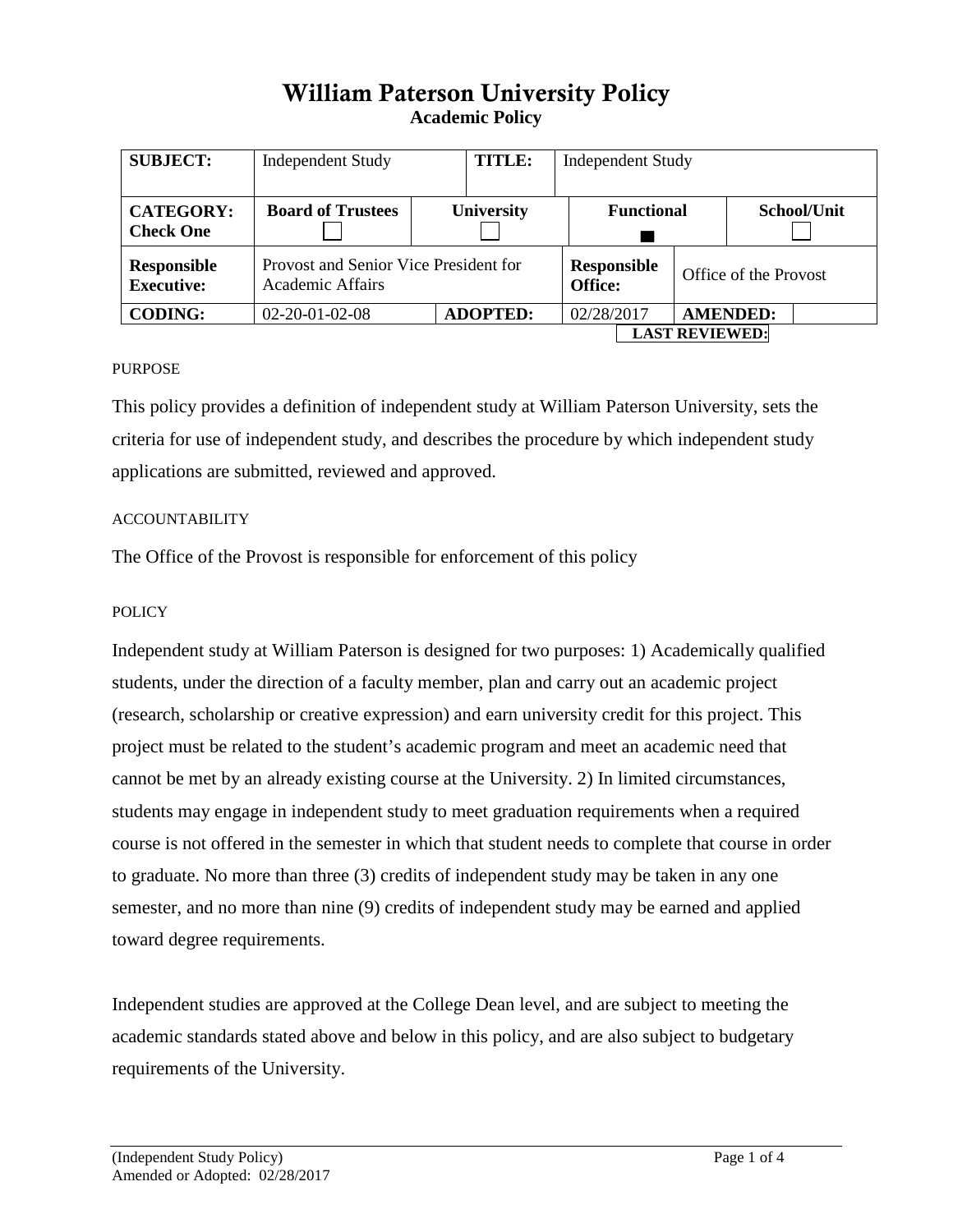DEFINITIONS

- Undergraduate independent study is coded as 4990 for an independent academic project and as 4995 for a required course substitution.
- Graduate independent study is coded as 7000 for an independent academic project and as 7005 for a required course substitution or NUR 7005/7045

## PROCEDURE

For all independent studies:

- Undergraduate students must have completed at least 60 credits prior to the independent study; Graduate students must have completed at least 15 credits prior to the independent study
- Students must be admitted to a major program of study
- Students must be in satisfactory academic standing for the university and the academic program
- Requests with all final approval signatures must be completed and the final approved form submitted to the Registrar no later than the  $5<sup>th</sup>$  day of the semester in which the independent study is taken
- Final approval is from the Dean of the relevant College

For independent studies leading to an academic project (research, scholarship or creative expression):

- Students must have a minimum GPA of 3.0 overall and in their major program of study
- An application form with a minimum one-page prospectus must be submitted by the student proposing the independent study to the cooperating faculty member and include at least the following:
	- o Brief introduction and background
	- o Objectives of the projects
	- o Outline of the work to be completed
	- o Timeline for completion of milestones
	- o Precise product (i.e., paper, presentation, thesis proposal, grant proposal, piece of art, musical composition, etc)
	- o Required resources (if already available or if funding required)
- Sponsoring Faculty will include the following at the end proposal
	- o Rationale for Independent Project
	- o Measureable Student Learning Outcomes from this Independent Project
- The application is reviewed, approved and signed by the cooperating faculty member, and is then submitted by the faculty member to the Department Chair. The Department Chair must also review, approve and sign the application, and then submit the application to the College Dean.
- Final review and approval for the independent study project is from the College Dean, with the exception of Honor College independent studies, which must be approved by the Honors College Executive Director. If the application for independent academic project is not approved, each Dean will prepare a response identifying the reason.
- There is no appeal of the decision of the College Dean
- The final approved form must be submitted by the student to the Office of the Registrar